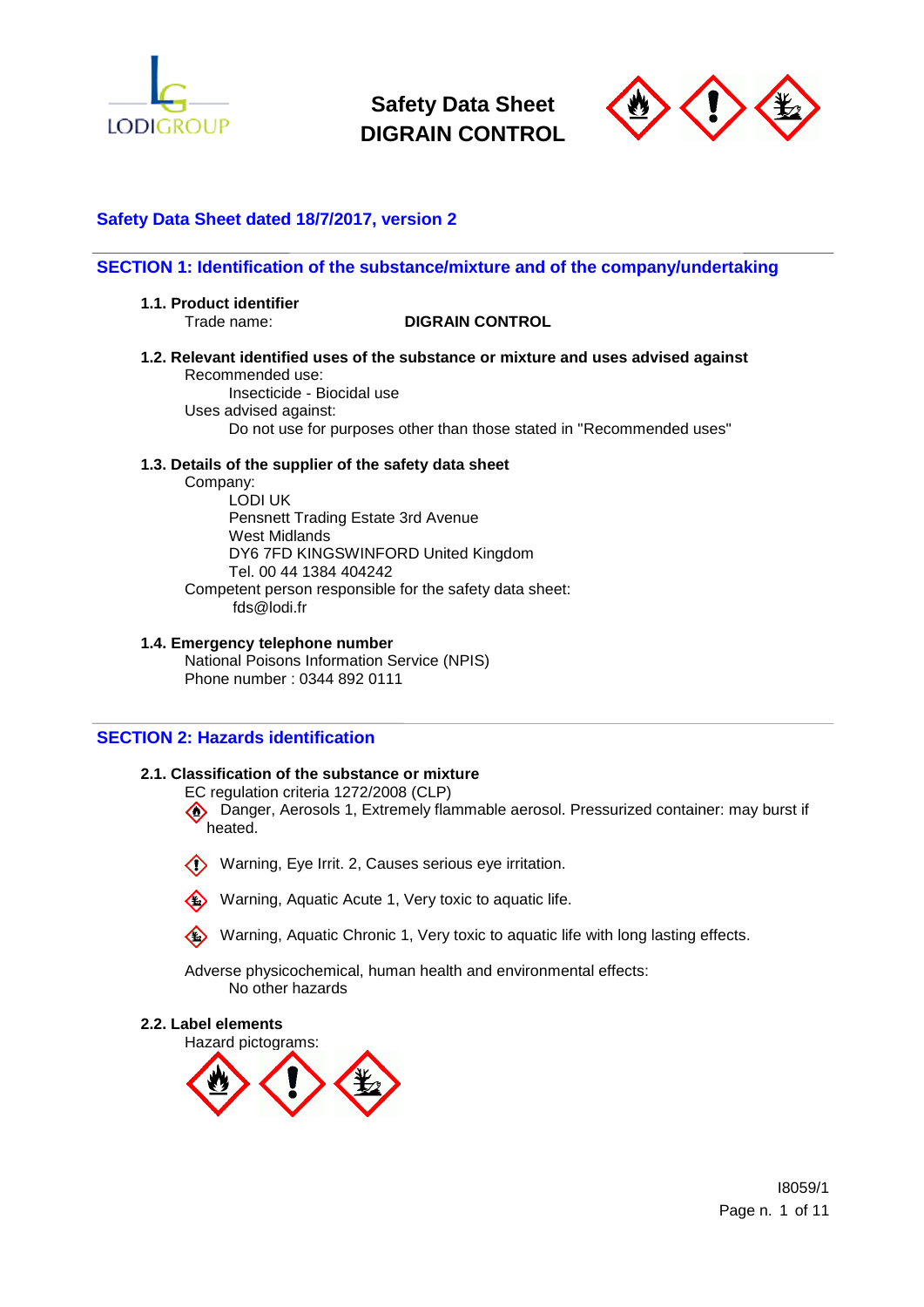

Danger

Hazard statements:

H222+H229 Extremely flammable aerosol. Pressurized container: may burst if heated. H319 Causes serious eye irritation.

H410 Very toxic to aquatic life with long lasting effects.

Precautionary statements:

P101 If medical advice is needed, have product container or label at hand.

P102 Keep out of reach of children.

P103 Read label before use.

P210 Keep away from heat, hot surfaces, sparks, open flames and other ignition sources. No smoking.

P211 Do not spray on an open flame or other ignition source.

P251 Do not pierce or burn, even after use.

P273 Avoid release to the environment.

P305+P351+P338 IF IN EYES: Rinse cautiously with water for several minutes. Remove contact lenses, if present and easy to do. Continue rinsing.

P337+P313 If eye irritation persists: Get medical advice/attention.

P410+P412 Protect from sunlight. Do not expose to temperatures exceeding 50 °C/122°F.

P501 Dispose of contents/container in accordance with applicable regulations. Special Provisions:

None

**Contains** 

Permethrin: May produce an allergic reaction.

Special provisions according to Annex XVII of REACH and subsequent amendments: None

## **2.3. Other hazards**

vPvB Substances: None - PBT Substances: None Other Hazards: No other hazards SECTION 2: Hazards identification

## **SECTION 3: Composition/information on ingredients**

### **3.1. Substances**

Not available

### **3.2. Mixtures**

Hazardous components within the meaning of the CLP regulation and related classification:

| Qty                   | <b>Name</b>                                                                                     | Ident. Number                   |                                      | <b>Classification</b>                                                                   |
|-----------------------|-------------------------------------------------------------------------------------------------|---------------------------------|--------------------------------------|-----------------------------------------------------------------------------------------|
| < 20%                 | $>= 15\% -  Hydrocarbures $<br>C11-C14, n-alcanes,<br>isoalcanes, cycliques,<br><2% aromatiques | CAS:<br>EC:                     | 64742-47-8<br>$926 - 141 - 6$        | 3.10/1 Asp. Tox. 1 H304<br><b>EUH066</b>                                                |
| $>= 5\%$ -<br>$< 7\%$ | propan-2-ol; isopropyl<br>alcohol; isopropanol                                                  | Index<br>number:<br>CAS:<br>EC: | 603-117-00-0<br>67-63-0<br>200-661-7 | 2.6/2 Flam. Liq. 2 H225<br>3.3/2 Eye Irrit. 2 H319<br>$\bigotimes$ 3.8/3 STOT SE 3 H336 |
| $>= 5\%$ -<br>$< 7\%$ | propane                                                                                         | Index<br>number:<br>CAS:        | 601-003-00-5<br>74-98-6              | 2.2/1 Flam. Gas 1 H220                                                                  |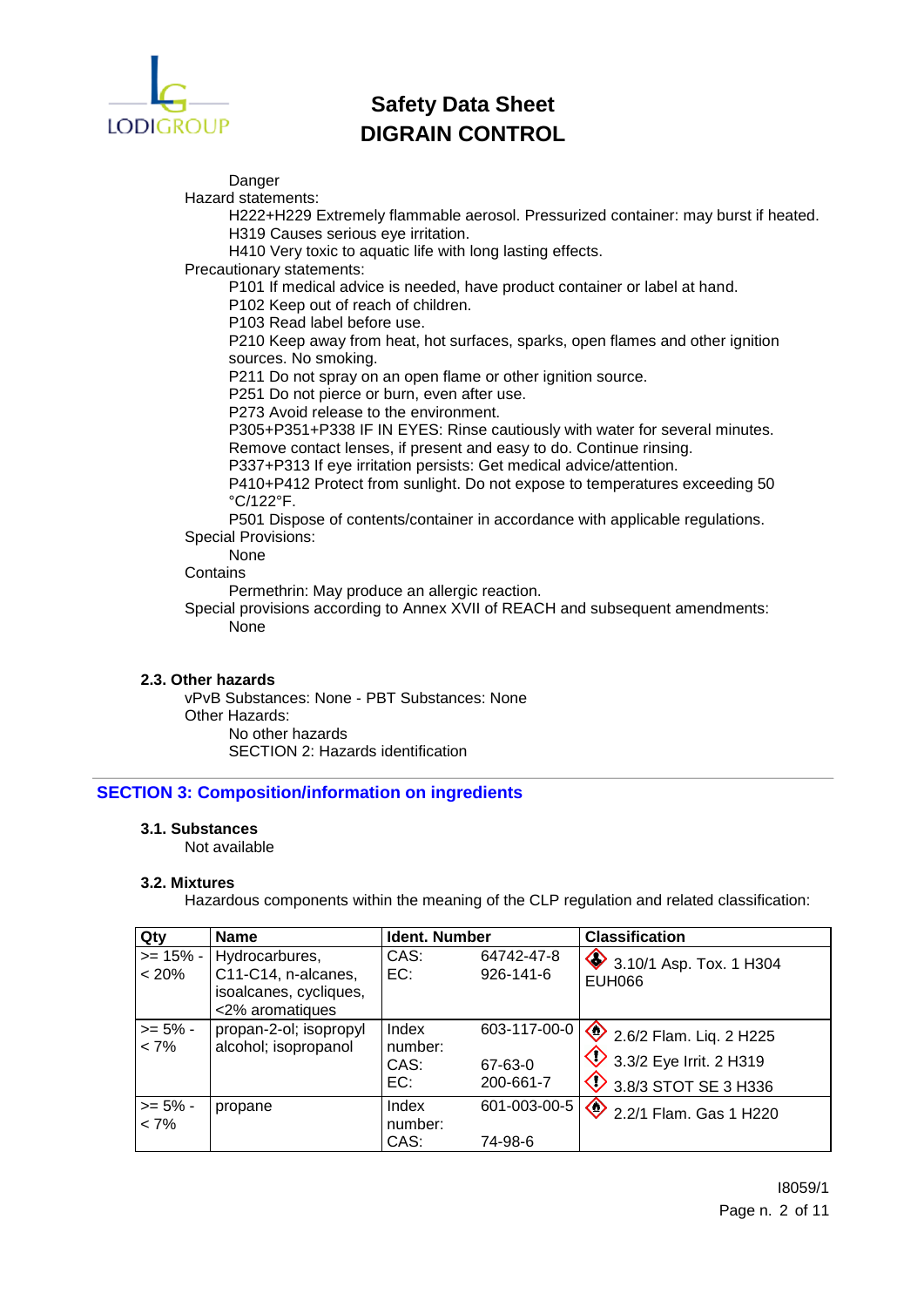

|                 |                                        | EC:                             | 200-827-9                               |                                                                                                                                                                                                                                    |
|-----------------|----------------------------------------|---------------------------------|-----------------------------------------|------------------------------------------------------------------------------------------------------------------------------------------------------------------------------------------------------------------------------------|
| >= 5% -<br>< 7% | acetone;<br>propan-2-one;<br>propanone | Index<br>number:<br>CAS:<br>EC: | 606-001-00-8<br>67-64-1<br>200-662-2    | 2.6/2 Flam. Liq. 2 H225<br>3.3/2 Eye Irrit. 2 H319<br>$\vee$ 3.8/3 STOT SE 3 H336<br><b>EUH066</b>                                                                                                                                 |
| 1.70%           | Piperonyl Butoxide                     | CAS:<br>EC:                     | $51-03-6$<br>200-076-7                  | $\bullet$ 4.1/A1 Aquatic Acute 1 H400<br>4.1/C1 Aquatic Chronic 1<br>H410                                                                                                                                                          |
| 0.24%           | Permethrin                             | Index<br>number:<br>CAS:<br>EC: | 613-058-00-2<br>52645-53-1<br>258-067-9 | $\bigotimes$ 3.4.2/1-1A-1B Skin Sens.<br>1,1A,1B H317<br>$4.1/A1$ Aquatic Acute 1 H400<br>$M = 1000$ .<br>4.1/C1 Aquatic Chronic 1<br>H410 M=1000.<br>$\overline{2}$ 3.1/4/Oral Acute Tox. 4 H302<br>3.1/4/Inhal Acute Tox. 4 H332 |
| 0.23%           | Tetraméthrine                          | CAS:<br>EC:                     | 7696-12-0<br>231-711-6                  | 4.1/A1 Aquatic Acute 1 H400<br>4.1/C1 Aquatic Chronic 1<br>H410                                                                                                                                                                    |

## **SECTION 4: First aid measures**

### **4.1. Description of first aid measures**

In case of skin contact:

Immediately take off all contaminated clothing.

Areas of the body that have - or are only even suspected of having - come into contact with the product must be rinsed immediately with plenty of running water and possibly with soap.

Wash thoroughly the body (shower or bath).

Remove contaminated clothing immediately and dispose off safely.

After contact with skin, wash immediately with soap and plenty of water.

In case of eyes contact:

After contact with the eyes, rinse with water with the eyelids open for a sufficient length of time, then consult an opthalmologist immediately.

Protect uninjured eye.

# In case of Ingestion:

Do not under any circumstances induce vomiting. OBTAIN A MEDICAL EXAMINATION IMMEDIATELY.

In case of Inhalation:

Remove casualty to fresh air and keep warm and at rest.

### **4.2. Most important symptoms and effects, both acute and delayed** None

### **4.3. Indication of any immediate medical attention and special treatment needed**

In case of accident or unwellness, seek medical advice immediately (show directions for use or safety data sheet if possible). Treatment: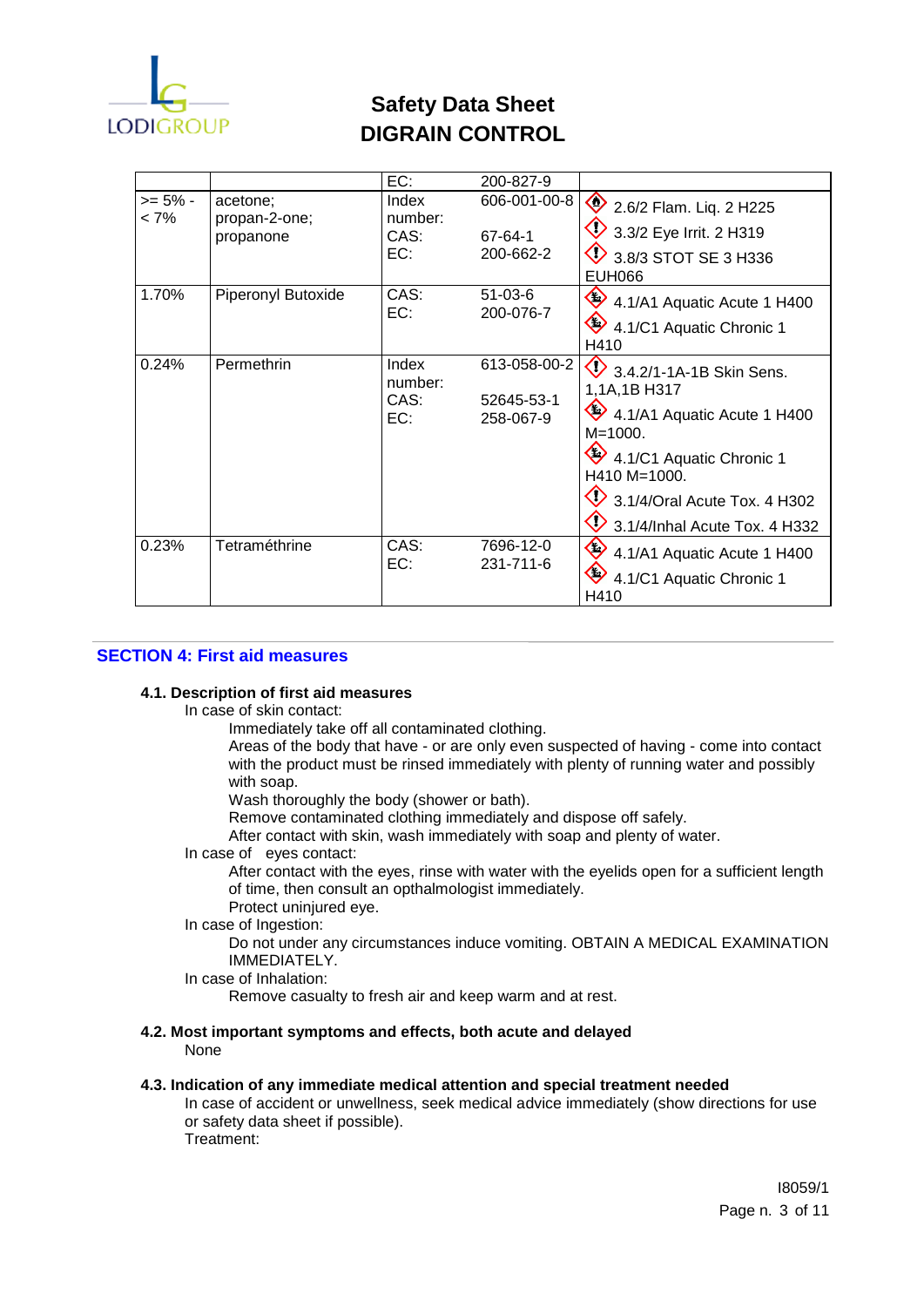

### None

### **SECTION 5: Firefighting measures**

# **5.1. Extinguishing media**

Suitable extinguishing media: CO2 or Dry chemical fire extinguisher. Extinguishing media which must not be used for safety reasons: None in particular.

### **5.2. Special hazards arising from the substance or mixture**

Do not inhale explosion and combustion gases. Burning produces heavy smoke.

### **5.3. Advice for firefighters**

Use suitable breathing apparatus . Collect contaminated fire extinguishing water separately. This must not be discharged into drains.

Move undamaged containers from immediate hazard area if it can be done safely.

### **SECTION 6: Accidental release measures**

### **6.1. Personal precautions, protective equipment and emergency procedures**

Wear personal protection equipment. Remove all sources of ignition. Remove persons to safety. See protective measures under point 7 and 8.

### **6.2. Environmental precautions**

Do not allow to enter into soil/subsoil. Do not allow to enter into surface water or drains. Retain contaminated washing water and dispose it. In case of gas escape or of entry into waterways, soil or drains, inform the responsible authorities.

Suitable material for taking up: absorbing material, organic, sand

### **6.3. Methods and material for containment and cleaning up**

Rapidly recover the product. To do so, wear a mask and protective clothing. Wash with plenty of water.

#### **6.4. Reference to other sections**

See also section 8 and 13

### **SECTION 7: Handling and storage**

#### **7.1. Precautions for safe handling**

Avoid contact with skin and eyes, inhalation of vapours and mists. Don't use empty container before they have been cleaned. Before making transfer operations, assure that there aren't any incompatible material residuals in the containers. Contamined clothing should be changed before entering eating areas. Do not eat or drink while working. See also section 8 for recommended protective equipment.

### **7.2. Conditions for safe storage, including any incompatibilities**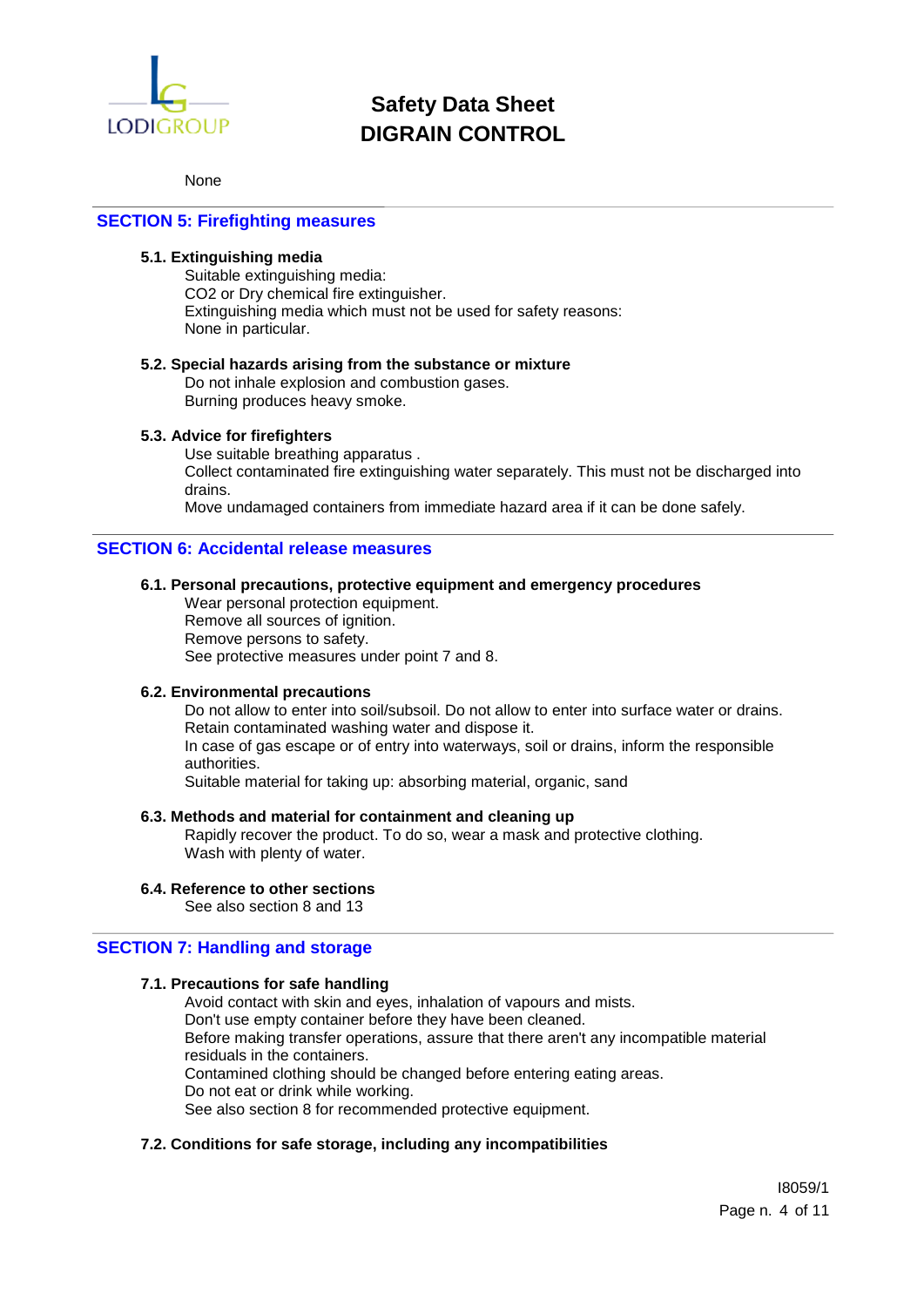

Keep in a dry and cool place. Keep away from heat and direct sunlight. Store in original container, tightly closed Keap out of reach of children Store away from: open flame, direct sunlight, sparks, heat. Do not smoke Store at below 20 °C. Keep away from unguarded flame and heat sources. Avoid direct exposure to sunlight. Keep away from unguarded flame, sparks, and heat sources. Avoid direct exposure to sunlight. Keep away from food, drink and feed. Incompatible materials: None in particular. Instructions as regards storage premises: Cool and adequately ventilated.

### **7.3. Specific end use(s)**

None in particular

## **SECTION 8: Exposure controls/personal protection**

### **8.1. Control parameters**

propan-2-ol; isopropyl alcohol; isopropanol - CAS: 67-63-0 ACGIH - TWA(8h): 200 ppm - STEL: 400 ppm - Notes: A4, BEI - Eye and URT irr, CNS impair propane - CAS: 74-98-6 ACGIH - Notes: Asphyxia acetone; propan-2-one; propanone - CAS: 67-64-1 EU - TWA(8h): 1210 mg/m3, 500 ppm ACGIH - TWA(8h): 250 ppm - STEL: 500 ppm - Notes: A4, BEI - URT and eye irr, CNS impair DNEL Exposure Limit Values Not available PNEC Exposure Limit Values Not available **8.2. Exposure controls** Eye protection: Eye protection is required only if there is a risk of splashing or spraying liquid. Protection for skin: Avoid contact with skin Protection for hands: Wear gloves Wash hands after handling. Respiratory protection: Not needed for normal use. Thermal Hazards: None Environmental exposure controls: Avoid release in the environment Avoid release in watercourses and sewers Appropriate engineering controls: None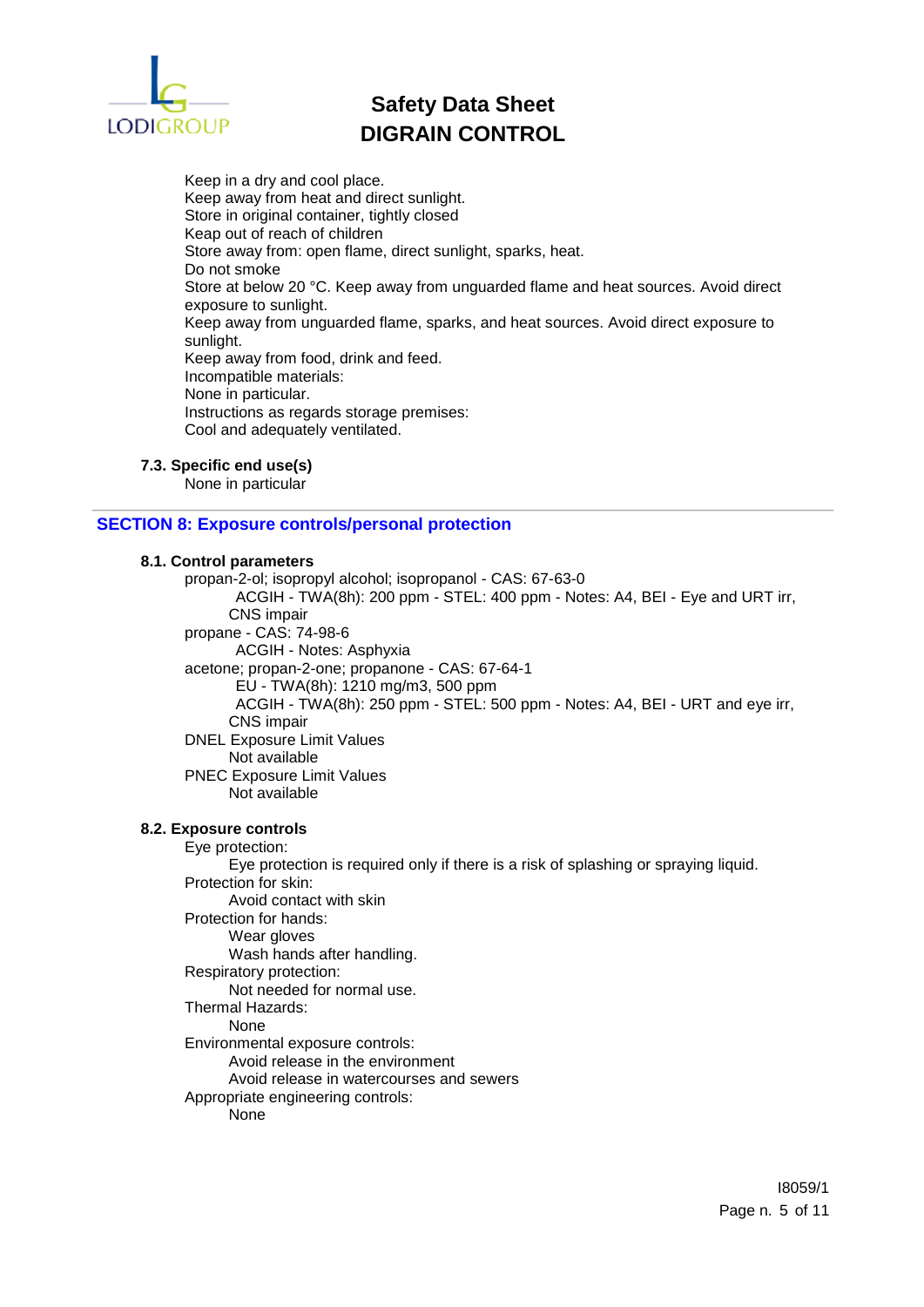

# **SECTION 9: Physical and chemical properties**

# **9.1. Information on basic physical and chemical properties**

| <b>Properties</b>                           | Value                 | Method:        | Notes: |
|---------------------------------------------|-----------------------|----------------|--------|
| Appearance and colour:                      | Pressurized<br>liquid | --             |        |
| Odour:                                      | Not available         | $\overline{a}$ | $-$    |
| Odour threshold:                            | Not available         | --             | $-$    |
| pH:                                         | Not available         | $-$            | --     |
| Melting point / freezing<br>point:          | Not available         | $-$            |        |
| Initial boiling point and<br>boiling range: | Not available         | $-$            | --     |
| Flash point:                                | Not available         | $\overline{a}$ | $-$    |
| Evaporation rate:                           | Not available         | $\overline{a}$ | --     |
| Solid/gas flammability:                     | Not available         | $-$            | --     |
| Upper/lower flammability                    | Not available         | --             | --     |
| or explosive limits:                        |                       |                |        |
| Vapour pressure:                            | Not available         | Ξ.             | --     |
| Vapour density:                             | Not available         | $-$            | $-$    |
| Relative density:                           | $\leq$ 1              | --             |        |
| Solubility in water:                        | insoluble             | $-$            | --     |
| Solubility in oil:                          | Not available         | $-$            | $-$    |
| <b>Partition coefficient</b>                | Not available         | --             |        |
| (n-octanol/water):                          |                       |                |        |
| Auto-ignition temperature:                  | Not available         | $\overline{a}$ | --     |
| Decomposition                               | Not available         | $-$            |        |
| temperature:                                |                       |                |        |
| Viscosity:                                  | Not available         | $-$            | --     |
| <b>Explosive properties:</b>                | Not available         | $\overline{a}$ | --     |
| Oxidizing properties:                       | Not available         | $-$            | $-$    |

### **9.2. Other information**

| <b>Properties</b>       | Value         | Method: | <b>Notes:</b> |
|-------------------------|---------------|---------|---------------|
| Miscibility:            | Not available | $-$     | $- -$         |
| <b>Fat Solubility:</b>  | Not available | $-$     | $- -$         |
| Conductivity:           | Not available | .       | $- -$         |
| <b>Substance Groups</b> | Not available | $-$     | $- -$         |
| relevant properties     |               |         |               |

# **SECTION 10: Stability and reactivity**

### **10.1. Reactivity**

Stable under normal conditions

### **10.2. Chemical stability**

Stable under normal conditions

**10.3. Possibility of hazardous reactions**

None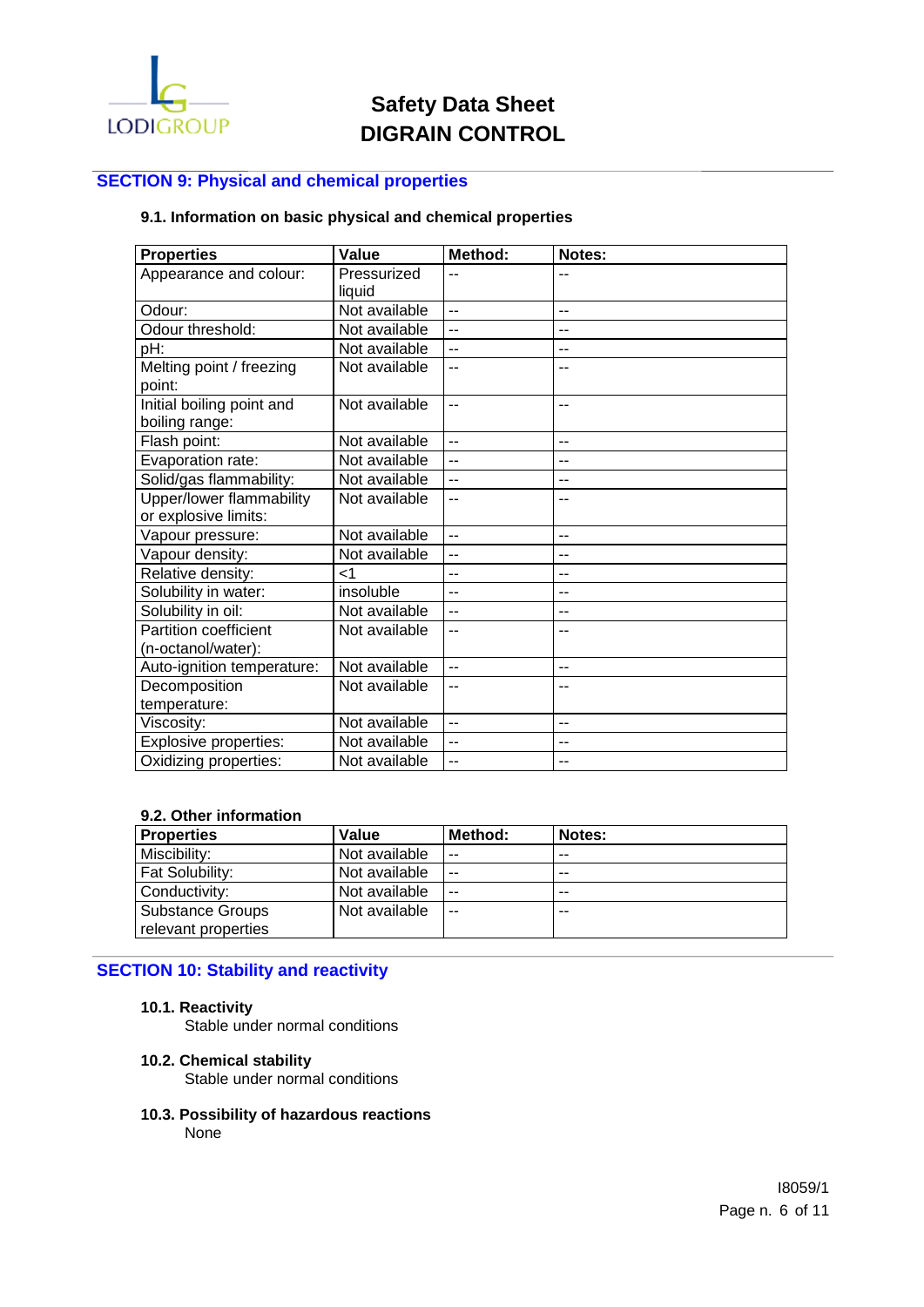

### **10.4. Conditions to avoid**

Stable under normal conditions.

### **10.5. Incompatible materials**

Avoid contact with combustible materials. The product could catch fire.

**10.6. Hazardous decomposition products** None.

### **SECTION 11: Toxicological information**

### **11.1. Information on toxicological effects**

Toxicological information of the product: Not available Toxicological information of the main substances found in the product: Piperonyl Butoxide - CAS: 51-03-6 a) acute toxicity: Test: LD50 - Route: oral - Species: Rat : = 4570-7720 mg/Kg Test: LD50 - Route: dermal - Species: Rabbit : > 2000 mg/Kg Test: LC50 - Route: Inhalation - Species: Rat : > 5.9 mg/L - Duration: 4h Permethrin - CAS: 52645-53-1 a) acute toxicity: Test: LD50 - Route: oral - Species: Rat : > 2000 mg/Kg Test: LD50 - Route: dermal - Species: Rat : > 2000 mg/Kg Test: LC50 - Route: Inhalation - Species: Rat : > 0.45 mg/L acetone; propan-2-one; propanone - CAS: 67-64-1 LD50 (RABBIT) ORAL: 5300 MG/KG

If not differently specified, the information required in Regulation (EU)2015/830 listed below must be considered as N.A.:

- a) acute toxicity;
- b) skin corrosion/irritation;
- c) serious eye damage/irritation;
- d) respiratory or skin sensitisation;
- e) germ cell mutagenicity;
- f) carcinogenicity;
- g) reproductive toxicity;
- h) STOT-single exposure;
- i) STOT-repeated exposure;
- j) aspiration hazard.

## **SECTION 12: Ecological information**

### **12.1. Toxicity**

Adopt good working practices, so that the product is not released into the environment. Piperonyl Butoxide - CAS: 51-03-6 a) Aquatic acute toxicity: Endpoint: EC50 Daphnia = 0.51 mg/L - Duration h: 48 Permethrin - CAS: 52645-53-1 a) Aquatic acute toxicity: Endpoint: LC50 Fish = 0.0089 mg/L - Duration h: 96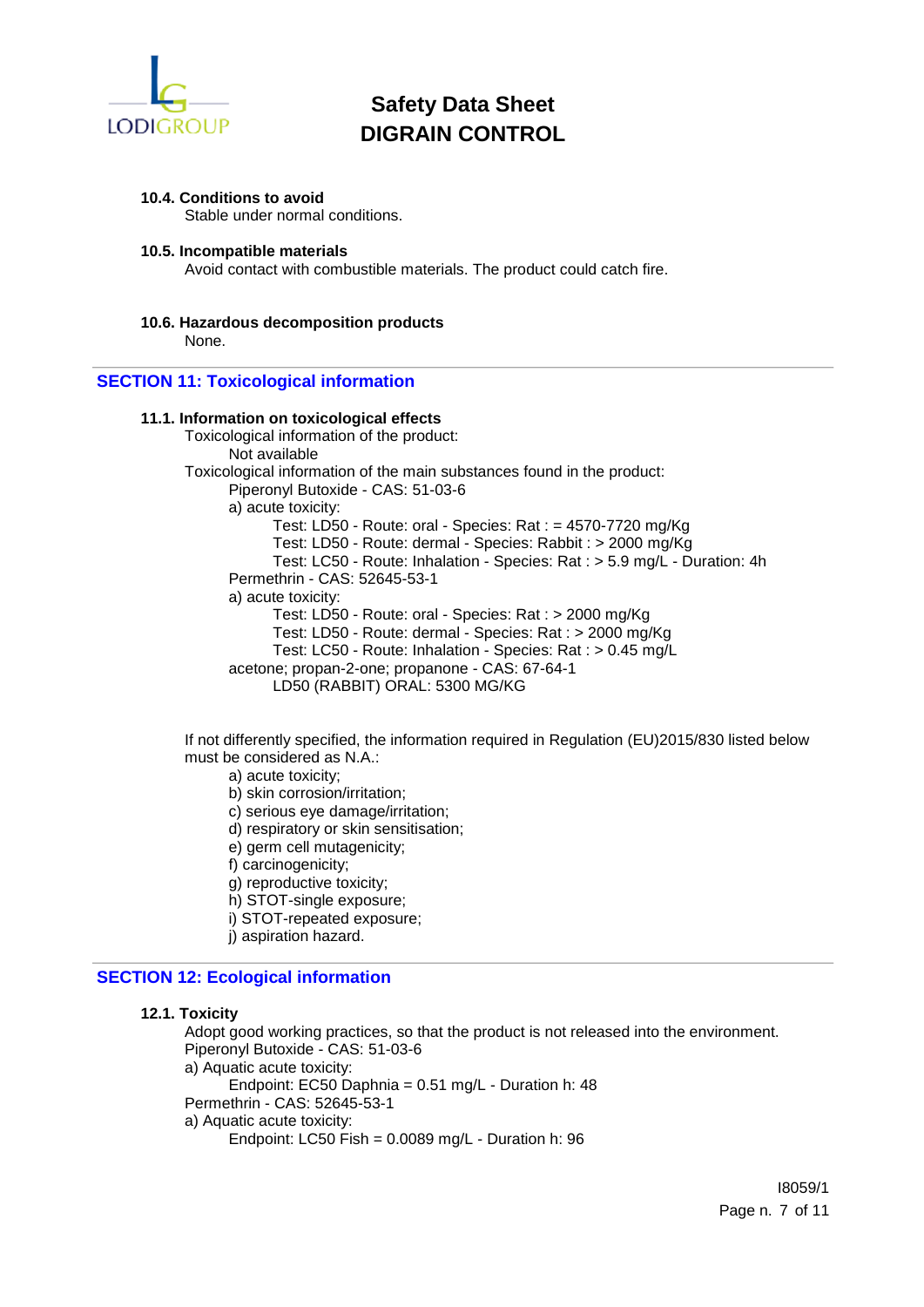

Endpoint: LC50 Daphnia = 0.020 mg/L - Duration h: 24 Endpoint: EC50 Algae > 0.011 mg/L - Duration h: 72 Tetraméthrine - CAS: 7696-12-0 a) Aquatic acute toxicity: Endpoint: LC50 Fish =  $0.0037$  mg/L - Duration h: 96 Endpoint: EC50 Daphnia magna = 0.110 mg/L - Duration h: 48

**12.2. Persistence and degradability** Not available

# **12.3. Bioaccumulative potential**

Not available

**12.4. Mobility in soil**

Not available

**12.5. Results of PBT and vPvB assessment** vPvB Substances: None - PBT Substances: None

**12.6. Other adverse effects**

None

## **SECTION 13: Disposal considerations**

#### **13.1. Waste treatment methods**

Recover, if possible. Send to authorised disposal plants or for incineration under controlled conditions. In so doing, comply with the local and national regulations currently in force.

### **SECTION 14: Transport information**

| 14.1. UN number<br>ADR-UN number:                                           | 1950                  |  |
|-----------------------------------------------------------------------------|-----------------------|--|
| 14.2. UN proper shipping name<br><b>ADR-Shipping Name:</b>                  | Aérosols inflammables |  |
| 14.3. Transport hazard class(es)<br>ADR-Class:                              | 21                    |  |
| 14.4. Packing group                                                         |                       |  |
| 14.5. Environmental hazards                                                 |                       |  |
| 14.6. Special precautions for user                                          |                       |  |
| 14.7. Transport in bulk according to Annex II of Marpol ar<br>Not available |                       |  |

**1** and the IBC Code Not available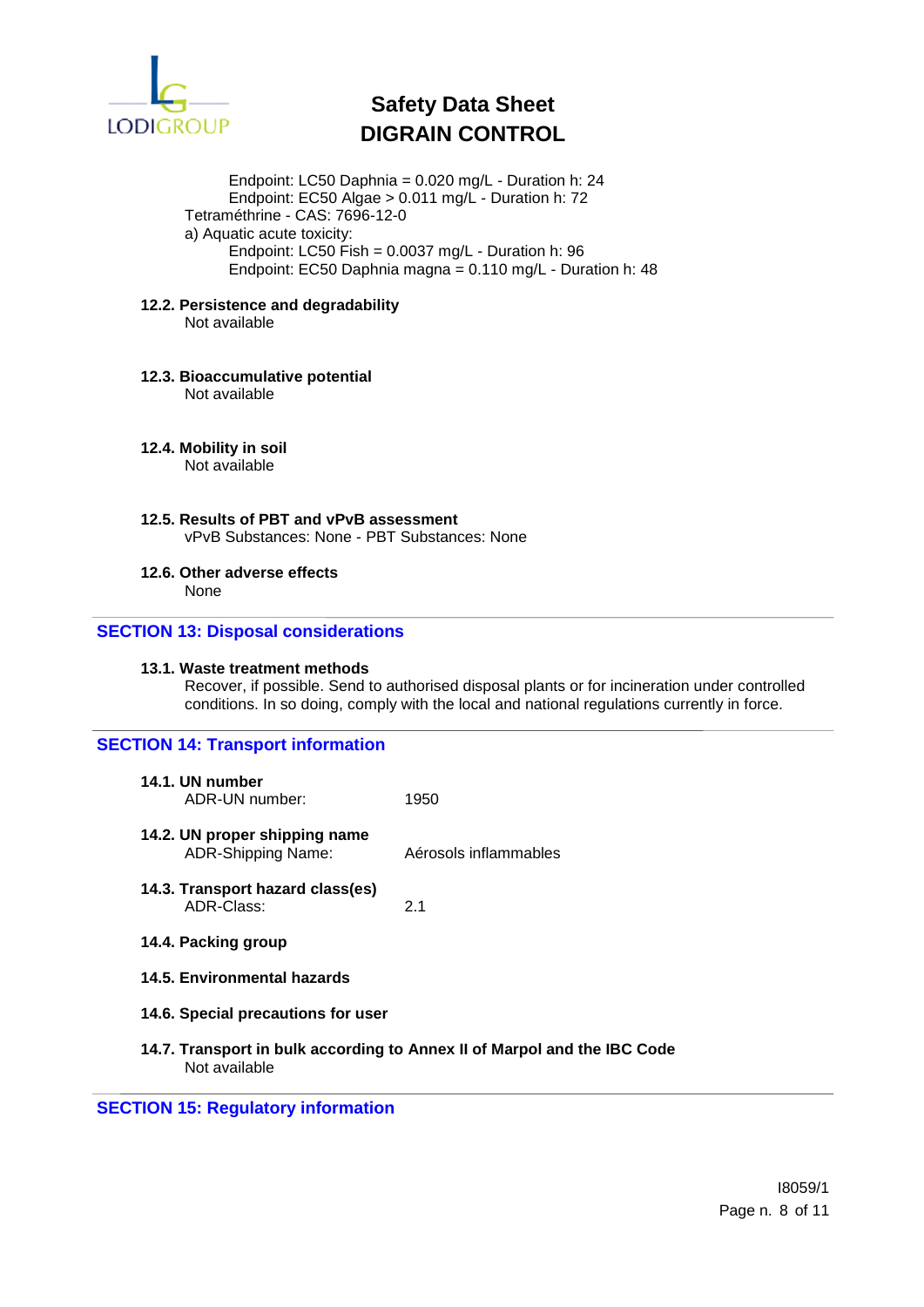

**15.1. Safety, health and environmental regulations/legislation specific for the substance or mixture**

Dir. 98/24/EC (Risks related to chemical agents at work) Dir. 2000/39/EC (Occupational exposure limit values) Regulation (EC) n. 1907/2006 (REACH) Regulation (EC) n. 1272/2008 (CLP) Regulation (EC) n. 790/2009 (ATP 1 CLP) and (EU) n. 758/2013 Regulation (EU) 2015/830 Regulation (EU) n. 286/2011 (ATP 2 CLP) Regulation (EU) n. 618/2012 (ATP 3 CLP) Regulation (EU) n. 487/2013 (ATP 4 CLP) Regulation (EU) n. 944/2013 (ATP 5 CLP) Regulation (EU) n. 605/2014 (ATP 6 CLP) Regulation (EU) n. 2015/1221 (ATP 7 CLP) Restrictions related to the product or the substances contained according to Annex XVII Regulation (EC) 1907/2006 (REACH) and subsequent modifications: Restrictions related to the product: Restriction 3 Restriction 40 Restrictions related to the substances contained: No restriction. Where applicable, refer to the following regulatory provisions : Directive 2012/18/EU (Seveso III) Regulation (EC) nr 648/2004 (detergents). Dir. 2004/42/EC (VOC directive)

Provisions related to directive EU 2012/18 (Seveso III): Seveso III category according to Annex 1, part 1 Product belongs to category: P3a, E1

### **15.2. Chemical safety assessment**

No Chemical Safety Assessment has been carried out for the mixture.

## **SECTION 16: Other information**

Full text of phrases referred to in Section 3:

- H304 May be fatal if swallowed and enters airways.
- EUH066 Repeated exposure may cause skin dryness or cracking.
- H225 Highly flammable liquid and vapour.
- H319 Causes serious eye irritation.
- H336 May cause drowsiness or dizziness.
- H220 Extremely flammable gas.
- H400 Very toxic to aquatic life.
- H410 Very toxic to aquatic life with long lasting effects.
- H317 May cause an allergic skin reaction.
- H302 Harmful if swallowed.
- H332 Harmful if inhaled.

| <b>Hazard class and</b><br>hazard category | Code  | <b>Description</b>           |
|--------------------------------------------|-------|------------------------------|
| l Flam. Gas 1                              | 2.2/1 | Flammable gas, Category 1    |
| Aerosols 1                                 | 2.3/1 | Aerosol, Category 1          |
| Flam. Lig. 2                               | 2.6/2 | Flammable liquid, Category 2 |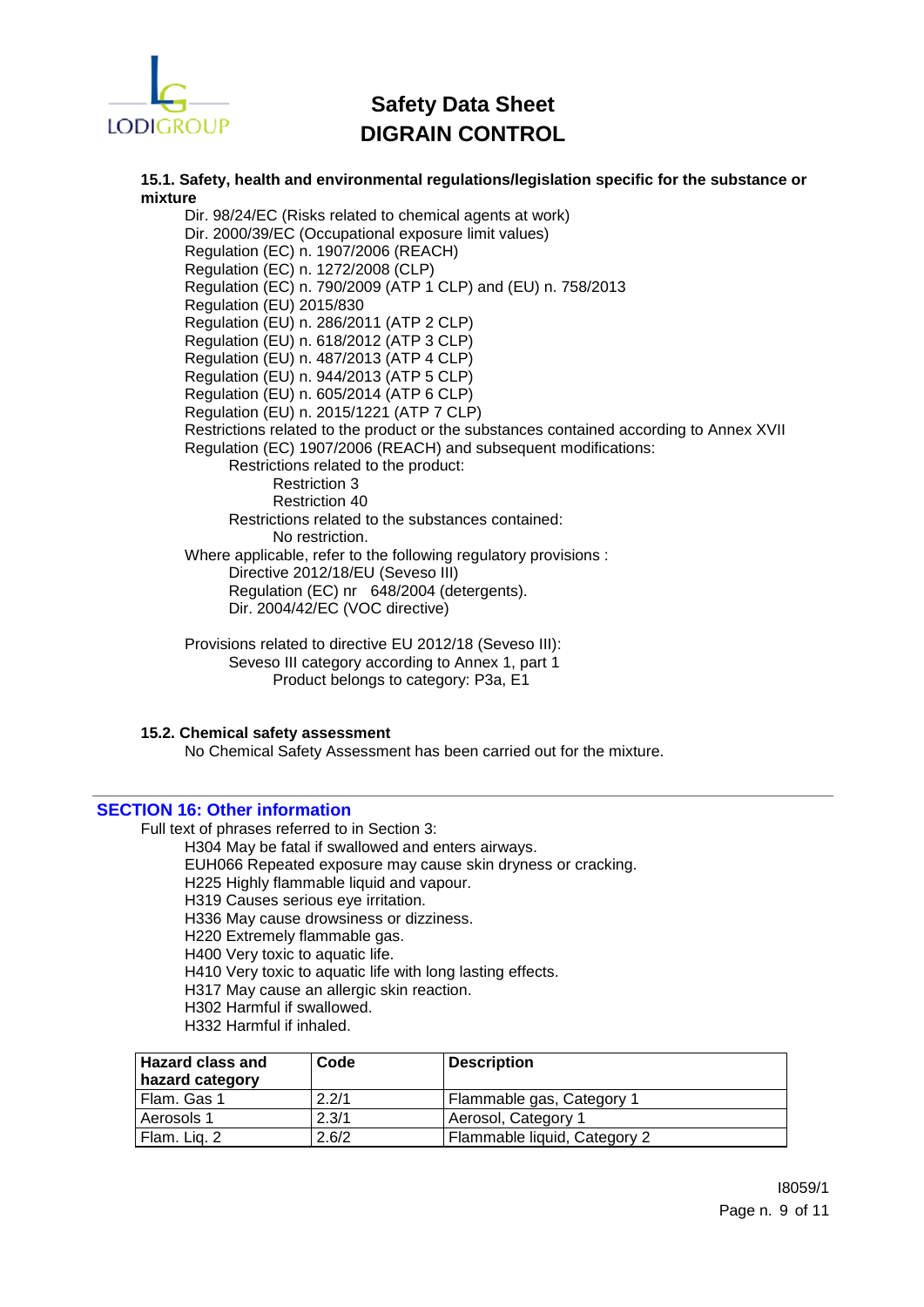

| Acute Tox. 4       | 3.1/4/Inhal         | Acute toxicity (inhalation), Category 4           |
|--------------------|---------------------|---------------------------------------------------|
| Acute Tox. 4       | 3.1/4/Oral          | Acute toxicity (oral), Category 4                 |
| Asp. Tox. 1        | 3.10/1              | Aspiration hazard, Category 1                     |
| Eye Irrit. 2       | 3.3/2               | Eye irritation, Category 2                        |
| Skin Sens. 1,1A,1B | $3.4.2/1 - 1A - 1B$ | Skin Sensitisation, Category 1,1A,1B              |
| STOT SE 3          | 3.8/3               | Specific target organ toxicity - single exposure, |
|                    |                     | Category 3                                        |
| Aquatic Acute 1    | 4.1/A1              | Acute aquatic hazard, category 1                  |
| Aquatic Chronic 1  | 4.1/C1              | Chronic (long term) aquatic hazard, category 1    |

This safety data sheet has been completely updated in compliance to Regulation 2015/830. Classification and procedure used to derive the classification for mixtures according to Regulation (EC) 1272/2008 [CLP]:

| Classification according to Regulation (EC) Nr.<br>1272/2008 | <b>Classification procedure</b> |
|--------------------------------------------------------------|---------------------------------|
| Aerosols 1, H222+H229                                        | On basis of test data           |
| Eye Irrit. 2, H319                                           | Calculation method              |
| Aquatic Acute 1, H400                                        | Calculation method              |
| Aquatic Chronic 1, H410                                      | Calculation method              |

This document was prepared by a competent person who has received appropriate training. Main bibliographic sources:

ECDIN - Environmental Chemicals Data and Information Network - Joint Research Centre, Commission of the European Communities

SAX's DANGEROUS PROPERTIES OF INDUSTRIAL MATERIALS - Eight Edition - Van Nostrand Reinold

The information contained herein is based on our state of knowledge at the above-specified date. It refers solely to the product indicated and constitutes no guarantee of particular quality.

It is the duty of the user to ensure that this information is appropriate and complete with respect to the specific use intended.

This MSDS cancels and replaces any preceding release.

| ADR:        | European Agreement concerning the International Carriage of                             |
|-------------|-----------------------------------------------------------------------------------------|
|             | Dangerous Goods by Road.                                                                |
| CAS:        | Chemical Abstracts Service (division of the American Chemical<br>Society).              |
| CLP:        | Classification, Labeling, Packaging.                                                    |
| CSR:        | Chemical safety report                                                                  |
| DNEL:       | Derived No Effect Level.                                                                |
| EC50:       |                                                                                         |
| EINECS:     | European Inventory of Existing Commercial Chemical Substances.                          |
| GefStoffVO: | Ordinance on Hazardous Substances, Germany.                                             |
| GHS:        | Globally Harmonized System of Classification and Labeling of<br>Chemicals.              |
| IATA:       | International Air Transport Association.                                                |
| IATA-DGR:   | Dangerous Goods Regulation by the "International Air Transport"<br>Association" (IATA). |
| ICAO:       | International Civil Aviation Organization.                                              |
| ICAO-TI:    | Technical Instructions by the "International Civil Aviation Organization"<br>(ICAO).    |
| IMDG:       | International Maritime Code for Dangerous Goods.                                        |
| INCI:       | International Nomenclature of Cosmetic Ingredients.                                     |
| KSt:        | Explosion coefficient.                                                                  |
|             |                                                                                         |